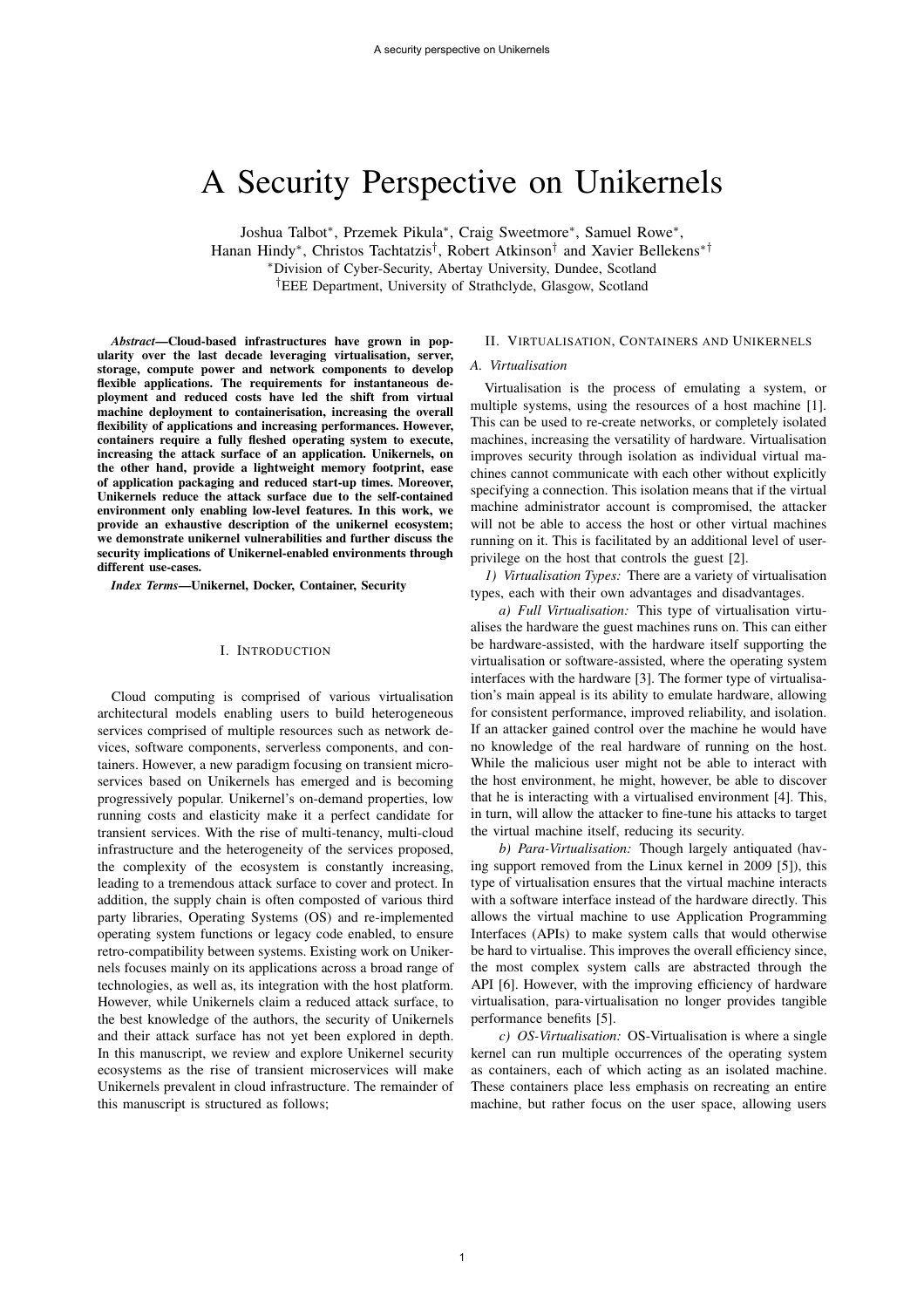to run multiple operating systems and associated software on a single machine for convenience. The containers do not have access to the hardware of the physical machine, and will typically use the same OS as the host, which in turn can limit the application of the machine [7]. This also implies that if the kernel is ever compromised, all associated containers will be compromised [8].



Fig. 1: Virtualisation Types

# *B. Docker*

Docker is software enabling OS-Virtualisation through the use of the 'docker engine' which manages the containers on the host. Docker, like most OS-Virtualisation, opts for processlevel isolation over full isolation. Whilst this makes it more efficient for running isolated applications, Docker systems demonstrate numerous vulnerabilities, as highlighted in [9].

# *C. Unikernel*

*1) Unikernel Types:* There are two major kinds of Unikernels, whose security profiles differ slightly: Clean Slate and Legacy [10].

*a) Clean Slate:* Clean slate Unikernels do not try to emulate classical OS in any regards. They are written in a single programming language and provide interfaces for external communications (i.e. networking) in the same language. Examples include MirageOS (OCaml), IncludeOS (C++), HalVM (Haskell), LING (Erlang) and runtime.js (JavaScript). Clean slate Unikernels allow language specific virtual machines, like the Java Virtual Machine (JVM), to function as actual virtual machines. C libraries, while present, are transparent to userspace code. The most straightforward implementation can

be found in runtime.js, which wraps Chromium's V8 Javascript engine inside a lightweight kernel [11].

*b) Legacy:* Legacy Unikernels, on the other hand, implement a subset of POSIX to ensure unmodified software to run, while some only require minor configuration changes. They don't support timesharing (the ability to simultaneously run multiple independent programs), instead, they delegate this role to the virtualisation layer. Unikernels such as OSv and Graphene focus on ensuring Linux compatibility and software interoperability, re-implementing system call interfaces, while the Rumprun unikernel implements a subset of FreeBSD's syscalls [12] [13].

Figure 1 summarises the primary differences between the different types of virtualisation including unikernels. Figure 1 (top-left) shows the layout of software assisted virtualisation, and OS-virtualisation. The virtualisation is run on top of the OS by a hypervisor, which can allow for the creation of virtual hardware. Figure 1 (top-right) shows hardwareassisted virtualisation, and para-virtualisation. The hardware itself (sometimes assisted by the hypervisor) runs the virtual machines itself, while Figure 1 (bottom-left) demonstrates how containers are implemented and finally Figure 1 (bottom-right) provides a overview of Unikernels virtualisation architecture. As demonstrated, Unikernels do not require an operating system to function correctly.

*2) Isolation:* Software running on a Unikernel is less isolated from the hypervisor than software running on a virtual machine, but more isolated than software running in a container. While Unikernels rely on the hypervisor for their isolation, they also bring their own kernel with a reduced attack surface. This bespoke kernel makes Unikernels more isolated than containers. However, similar to any software, it is up to the Unikernel developers to supply Unikernels with intrinsic security.

#### *D. Ecosystem*

Figure 2 shows how the development and production environments differ, along with the Unikernel's distribution. In development, an OS would be required in setting up the Unikernel and its features, while in production it is optimal to deploy the Unikernel without a host OS for increased optimisation and security. This can be managed through an online repository to host and modify the Unikernel image. Moreover, the environment/functionalities vary depending on the Unikernel's distribution, which has been generalised in the example above. Features include a package manager (e.g. Conan) for building and downloading Unikernel compatible applications, a toolstack/domain manager (e.g. Cosmos) to manage unprivileged domains, and an API (e.g. Rest) to manage Unikernels remotely through issuing commands.

#### *E. Unikernel Usage*

Unikernels are primarily used in cloud computing, however, they also show potential in Internet of Things (IoT) and networking devices. These platforms benefit from Unikernels flexible, lightweight and scalable framework. For cloud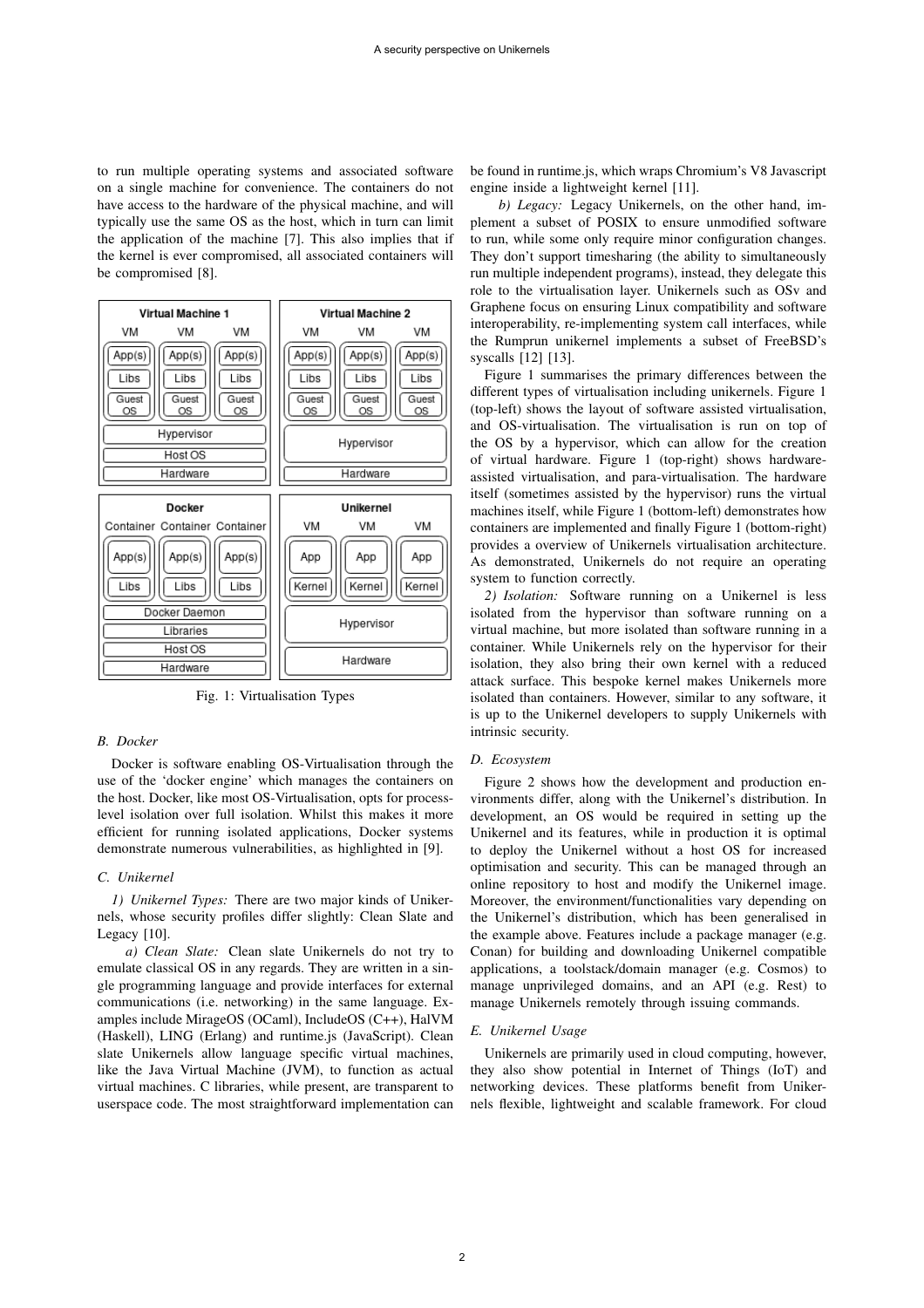

Fig. 2: Unikernel Ecosystem

computing and networking devices, Unikernels prove more effective at utilising the available hardware, allowing for increased scalability in a more isolated, heterogeneous computing environment with a more optimised code base. Due to their efficiency, Unikernels also come with the benefit of much faster boot times, allowing for downed services or network nodes to be quickly restored with minimal overhead. The most compelling reason to use Unikernels is their potential for security which takes advantage of their reduced attack surface, isolation and, depending on the distribution, a robust set of security features [14]. IoT devices also largely benefit from Unikernels lightweight code-base and scalability, allowing for a more complex and diverse set of services to be deployed on-demand with very low overhead, despite the hardware limitations.

# III. UNIKERNELS SECURITY OVERVIEW

By limiting the code base of deployed applications, Unikernels inherently have a small and unique attack surface making them relatively secure. This is further achieved in some implementations by evaluating and modifying the implemented code [15], where developers are able to focus on hardening security to effectively mitigate existing attack vectors.

*1) Shell:* Numerous Unikernels do not implement a shell natively, making most types of payloads, that typically rely on bash, ineffective. Further preventing automated attacks or less experienced attackers from successfully exploiting a vulnerability by increasing the complexity of the payloads.

*2) System Calls:* System calls are often removed, or are not supported by Unikernels, hence, malicious users are required to know the exact memory layout in order to invoke a function call such as open() or write(). The attack surface is further reduced through implementing randomised memory layouts at every build [15].

*3) Hardware Emulation:* By not emulating hardware interfaces such as floppy drives, Peripheral Component Interconnect (PCI) bus or Graphics Processing Unit (GPU), possible breakouts such as the 2015 Venom attack that affected QEMU can be prevented [16]. Unikernels such as IncludeOS and Mirage-OS are also able to mitigate this through running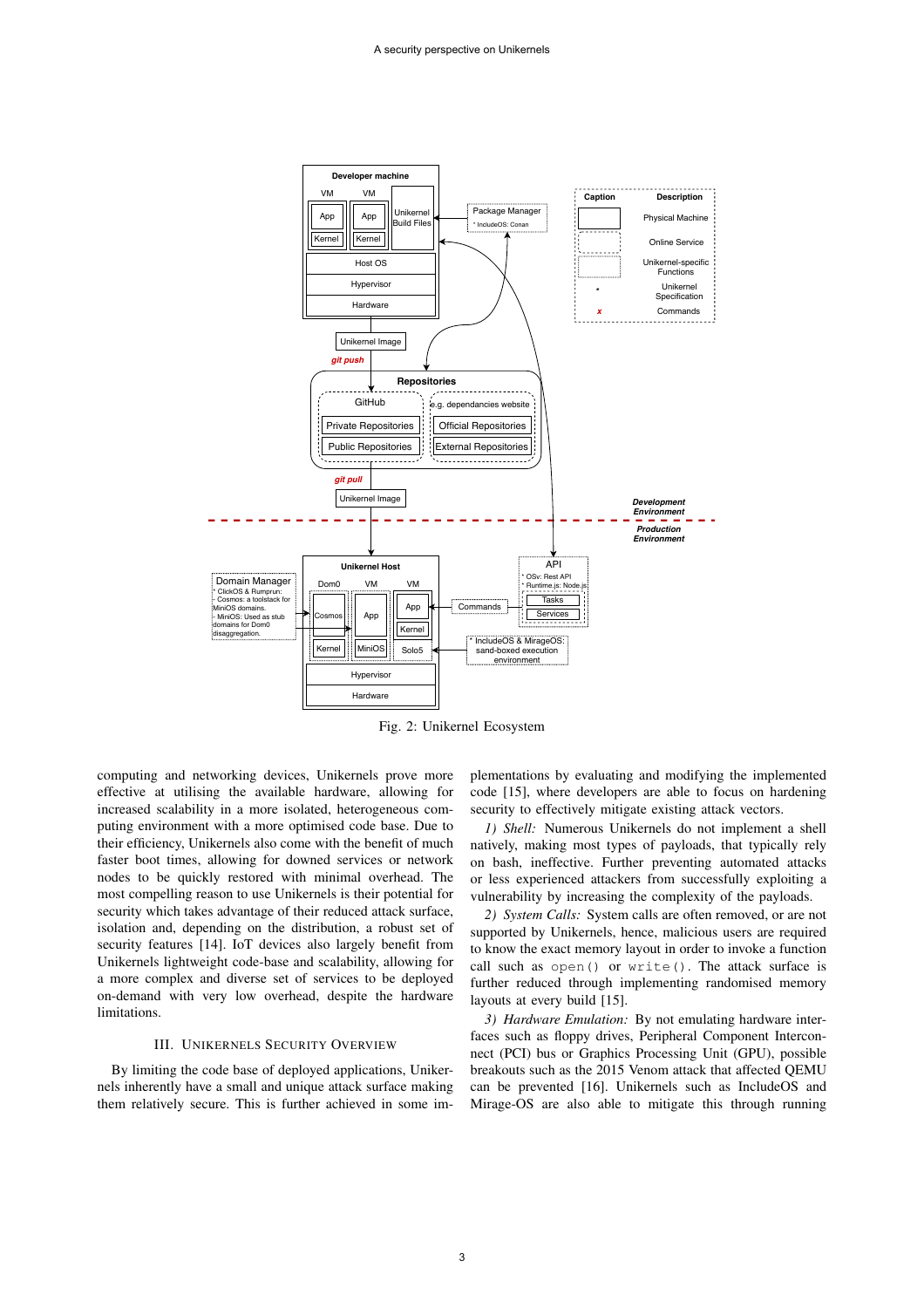

Fig. 3: Pivoting Attack

on solo5; a sandboxing interface between the Unikernels and the hypervisor. Solo5 allows for a minimal code base, removing code that would otherwise be unnecessary to cloud computing. This is achieved during compilation by determining the required dependencies from the imported libraries, application code and configuration files, further reducing the Virtual Machine Monitor (VMM) overall attack surface.

Many Unikernel implementations rely solely on their reduced attack surface from the previously mentioned features or lack thereof, not taking into consideration known vulnerabilities relating to their existing attack vectors, such as minimal security features in Address Space Layout Randomisation (ASLR) [17]. This has led to criticism and debate discussing their design; The lack of separation between the user and kernel-space comes with great security concerns. For example, a successful buffer overflow attack on the Unikernels limited functionality could give an attacker a foothold into kernel space, making privilege escalation unnecessary, as well as, code execution and pivoting to another target a potential threat. Furthermore, Figure 3) shows an attacker blocked by the target's firewall can leverage a web-application running on a unikernel to exploit the network. By exploiting the webapplication, the Unikernel API or through compromising the Unikernel itself, the attack could used kernel functions to forge malicious packets, for denial of service, or to target other devices on the network enabling him to pivot [17]. Hence, while demonstrating potential for scalability and improved security by reducing their attack surface, some Unikernels are yet to implement key security features.

## *A. Immutable Infrastructure*

In traditional infrastructure, patches can be applied to upgrade packages, change the servers configuration and modify or upload code. This, however, poses the threat of malicious modifications being made by an attacker. Having an immutable infrastructure mitigates this by employing the "destroy and provision" approach of needing to rebuild the Unikernel to make any changes. This not only prevents malicious modifications but also reduces the overall code complexity of having outdated configurations that could lead to new bugs and vulnerabilities.

*a) Para-Virtualisation:* In some Unikernel implementations, para-virtualisation is implemented to restrict privileged operations to the hypervisor through an API. This essentially allows applications to run in ring 3 rather than ring 0, isolating the Unikernels application from the hardware level. Therefore, the hypervisor is able to enforce Write xor Execute (WˆX) to its page tables by making executable pages immutable.

*b) Heterogeneous Networking:* Increased heterogeneity can be achieved through either enabling multiple instances of a certain application to run with varying configurations and libraries or by using a separate Unikernel instance for each function in a network. For example, this can be implemented through using a set of Unikernels for hosting databases, each with their own protections and privileges depending on the sensitivity and nature of their data, rather than having a singular database that stores all of this data. Similarly, by allocating specific Unikernels to run the server, web service, etc..., the network's architecture can be isolated to its critical functions, preventing possible knock-on effects of certain attacks, such as DDoS, from compromising the entire network and allowing for the affected elements of the network to be isolated and easily identifiable.

## *B. Entropy*

Unikernels often have a low entropy as the hardware is virtualised, hence, randomly generated values persist across reboots, meaning, that if an attacker were to crash a Unikernel, they may be able to determine ramdomized values even after rebooting. This lack of entropy can lead to security features such as ASLR, stack cookies, TCP sequence numbers and access tokens, etc. . . becoming ineffective [17]. In Rumprun and MirageOS, this has been effectively mitigated through the implementation of RDRAND, however, since this is a common issue among vitalised platforms, this vulnerability requires to be checked on a platform basis before use [18]. Enforcing entropy persistence amongst Unikernels may affect incohesive generated Unikernels by having duplicate values. To mitigate this, generated seeds should be validated as non-duplicates otherwise, they may be vulnerable to nonce reuse attacks.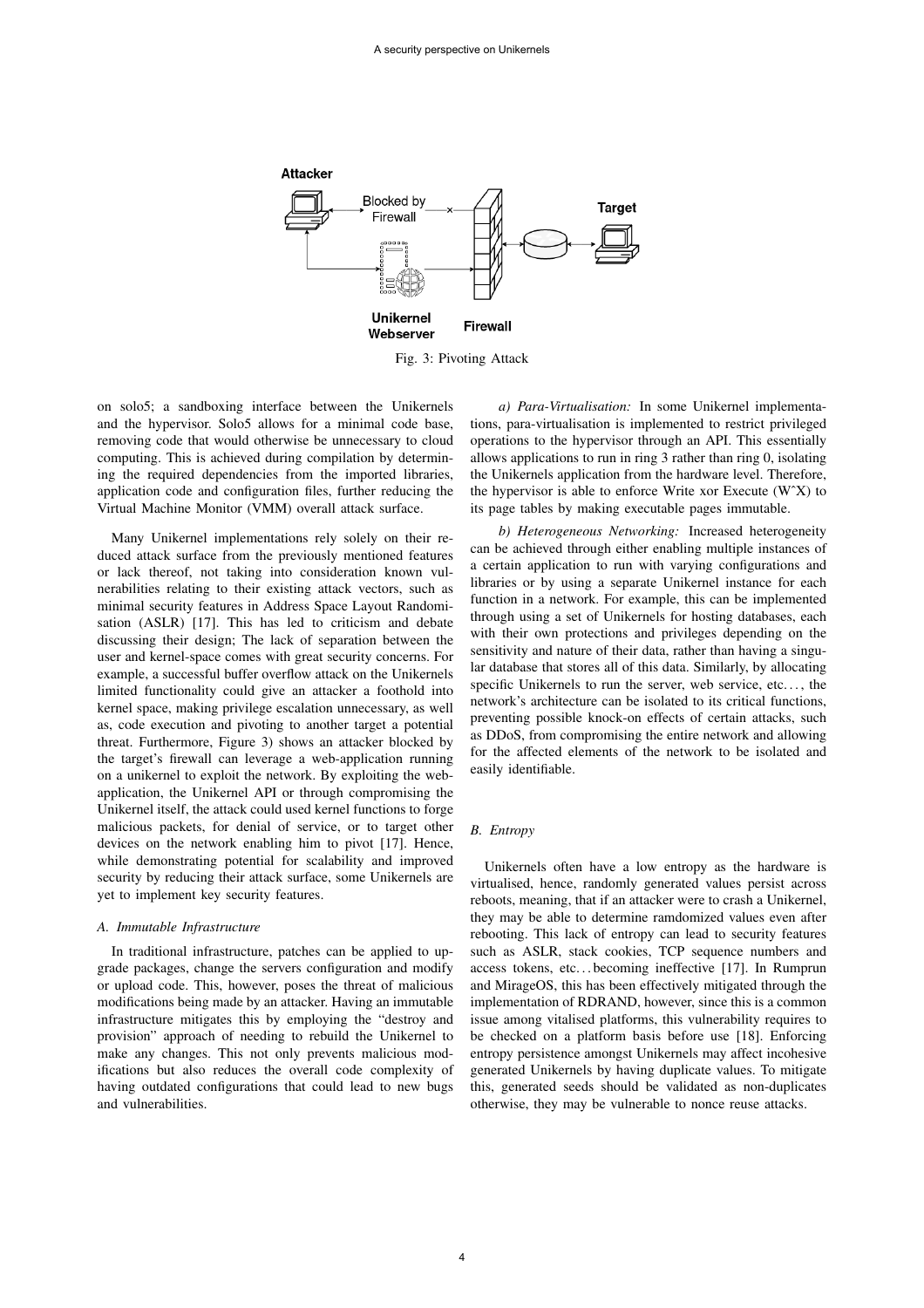| IncludeOS $0.15.1 - 5$ (x86 64 / 64-bit)<br>+--> Running   Hello world - OS included ] |               |              | IncludeOS 0.15.1-5 (x86 64 / 64-bit)<br>+--> Running   Hello world - OS included ] |               |              | IncludeOS 0.15.1-5 (x86 64 / 64-bit)<br>+--> Running   Hello world - OS included ] |               |               |
|----------------------------------------------------------------------------------------|---------------|--------------|------------------------------------------------------------------------------------|---------------|--------------|------------------------------------------------------------------------------------|---------------|---------------|
| ### .TEXT ###                                                                          |               |              | $\left  \frac{4444}{4444} \right $ . TEXT $\left  \frac{4444}{4444} \right $       |               |              | ### .TEXT ###                                                                      |               |               |
| printf:0x23c28c fn1:0x201000                                                           | fn2:0x201010  | fn3:0x201020 | printf:0x23c28c fn1:0x201000                                                       | fn2:0x201010  | fn3:0x201020 | printf:0x23c28c fn1:0x201000                                                       | fn2:0x201010  | fn3:0x201020  |
| ### .DATA ###                                                                          |               |              | $\mu$ <sub>##</sub> .DATA $\mu$ <sub>##</sub>                                      |               |              | ### .DATA ###                                                                      |               |               |
| str1:0x305620<br>str2:0x305628                                                         | str3:0x305630 |              | str1:0x305620<br>str2:0x305628                                                     | str3:0x305630 |              | str1:0x305620<br>str2:0x305628                                                     | str3:0x305630 |               |
| ### STACK ###                                                                          |               |              | $\###$ STACK ###                                                                   |               |              | ### STACK ###                                                                      |               |               |
| var1:0x1ffcf8<br>var2:0x1ffcec                                                         | var3:0x1ffcf0 |              | var1:0x1ffcf8<br>var2:0x1ffcec                                                     | var3:0x1ffcf0 |              | war1:0x1ffcf8<br>var2:0x1ffcec                                                     | var3:0x1ffcf0 |               |
| ### HEAP ###                                                                           |               |              | $\###$ HEAP ###                                                                    |               |              | ### HEAP ###                                                                       |               |               |
| Round 1 --> ptr1:0x3d59a0                                                              | ptr2:0x3d59c0 |              | $ptr3:0x3d5ae0$ Round 1 $\rightarrow$ ptr1:0x3d59a0                                | ptr2:0x3d59c0 |              | $ptr3:0x3d5ae0$ Round 1 $\rightarrow$ ptr1:0x3d59a0                                | ptr2:0x3d59c0 | ptr3:0x3d5ae0 |
| Round 2 --> ptr1:0x3d59a0                                                              | ptr2:0x3d59c0 |              | $ptr3:0x3d5ae0$ Round $2 \rightarrow str1:0x3d59a0$                                | ptr2:0x3d59c0 |              | ptr3:0x3d5ae0 Round 2 --> ptr1:0x3d59a0                                            | ptr2:0x3d59c0 | otr3:0x3d5ae0 |
| Round 3 --> ptr1:0x3d59a0                                                              | ptr2:0x3d59c0 |              | $ptr3:0x3d5ae0$ Round $3 \rightarrow$ $ptr1:0x3d59a0$                              | ptr2:0x3d59c0 |              | $ptr3:0x3d5ae0$ Round $3 \rightarrow$ $ptr1:0x3d59a0$                              | ptr2:0x3d59c0 | ptr3:0x3d5ae0 |
| Round 4 --> ptr1:0x3d59a0                                                              | ptr2:0x3d59c0 |              | $ptr3:0x3d5ae0$ Round 4 $\rightarrow$ ptr1:0x3d59a0                                | ptr2:0x3d59c0 |              | $ptr3:0x3d5ae0$ Round 4 $\rightarrow$ ptr1:0x3d59a0                                | ptr2:0x3d59c0 | ptr3:0x3d5ae0 |
| Round 5 --> ptr1:0x3d59a0                                                              | ptr2:0x3d59c0 |              | $ptr3:0x3d5ae0$ Round $5 \rightarrow str1:0x3d59a0$                                | ptr2:0x3d59c0 |              | $ptr3:0x3d5ae0$ Round $5 \cdots$ $ptr1:0x3d59a0$                                   | ptr2:0x3d59c0 | ptr3:0x3d5ae0 |
| Round 6 --> ptr1:0x3d59a0                                                              | ptr2:0x3d59c0 |              | $ptr3:0x3d5ae0$ Round $6 \rightarrow$ $ptr1:0x3d59a0$                              | ptr2:0x3d59c0 |              | $ptr3:0x3d5ae0$ Round $6 \rightarrow$ $ptr1:0x3d59a0$                              | ptr2:0x3d59c0 | ptr3:0x3d5ae0 |
| Round 7 --> ptr1:0x3d59a0                                                              | ptr2:0x3d59c0 |              | $ptr3:0x3d5ae0$ Round $7 \rightarrow str1:0x3d59a0$                                | ptr2:0x3d59c0 |              | $ptr3:0x3d5ae0$ Round 7 --> $ptr1:0x3d59a0$                                        | ptr2:0x3d59c0 | ptr3:0x3d5ae0 |
| Round 8 --> ptr1:0x3d59a0                                                              | ptr2:0x3d59c0 |              | $ptr3:0x3d5ae0$ Round $8 \rightarrow str1:0x3d59a0$                                | ptr2:0x3d59c0 |              | ptr3:0x3d5ae0 Round 8 --> ptr1:0x3d59a0                                            | ptr2:0x3d59c0 | ptr3:0x3d5ae0 |
| Round 9 --> ptr1:0x3d59a0                                                              | ptr2:0x3d59c0 |              | $ptr3:0x3d5ae0$ Round 9 --> $ptr1:0x3d59a0$                                        | ptr2:0x3d59c0 |              | $ptr3:0x3d5ae0$ Round 9 $\rightarrow$ $ptr1:0x3d59a0$                              | ptr2:0x3d59c0 | ptr3:0x3d5ae0 |
| Round 10 --> ptr1:0x3d59a0                                                             | ptr2:0x3d59c0 |              | $ptr3:0x3d5ae0$ Round $10 \rightarrow ptr1:0x3d59a0$                               | ptr2:0x3d59c0 |              | ptr3:0x3d5ae0 Round 10 --> ptr1:0x3d59a0                                           | ptr2:0x3d59c0 | ptr3:0x3d5ae0 |
|                                                                                        |               |              |                                                                                    |               |              |                                                                                    |               |               |

Fig. 4: ASLR Test Results

## IV. UNIKERNEL WEAK LINKS

#### *A. ASLR Vulnerability*

IncludeOS mentions its use of ASLR, however, it has been demonstrated that their implemention is either flawed or a bogus claim [17]. In this section we replicate a successful attack against ASLR and the lattest IncludeOS version. The ASLR attack is performed against latest stable release of Ubuntu (18.04.2 LTS) and IncludeOS (v0.15.0). The cloud Hello World demo from IncludeOS's GitHub repository was used as a baseline to host the ASLR testing service. This service prints the memory addresses of strings, the output of functions and variables on the stack, as well as, pointers to newly added blocks of memory onto the heap. To verify the assertion of ASLR being implemented after each build the tests were repeated after deleting and then rebuilding the Unikernels files.

## *B. Results*

Figure 4 illustrates the results showing that ASLR was not implemented in the latest version of IncludeOS, which is evidenced by the unchanging memory addresses of the stored values. Furthermore, Rumprun, IncludeOS and MirageOS versions of Unikernels have been tested and confirmed to not implement ASLR, page protections or stack canaries, and set their memory to RWX and hence are vulnerable against multiple attacks.

## *C. Unikernel Limitations*

*a) Protection Rings:* In traditional operating systems, protection rings are used to set increasing levels of access to the operating system. The issue with Unikernels is that they run their applications in Ring 0 or the "kernel ring". Specifically, one of the core ideas behind the structure of a Unikernel is that the kernel, operating system and application is contained in a single system [19]. One of the factors of this is that the Unikernel does not have the capability to provide additional protection rings, and so must go without.

*b) Guard Pages:* unmapped pages between memory allocations used to cause segmentation faults are not implemented on these Unikernels either [17].

*c) Debugging Tools:* Unikernel deployment is limited due to the increased difficulty in debugging . This is due to the removal of components of the operating system; standard commands for debugging such as netstat, tcpdump and ping are not present on the Unikernel [20], [21]. Making it difficult for developer maintaining and updating Unikernels as there is no easy maner to determine an issue in the code and would likely be required to perform trial-and-error testing consuming time and resources. An additional issue is that Unikernels cannot be updated while running, and require to be shut down, updated, rebuilt and run again for changes to take effect.

The combination of these factors creates the potential for the exploitation of a buffer overflow vulnerability to directly overwrite the instructions of the program. In turn, this allows for remote code execution, effectively granting the attacker remote access to the system, which will be met with administrator privileges due to the lack of protection rings.

#### *D. Mitigations*

- *•* Entropy: Enforcing entropy persistence amongst Unikernels may affect groups of frequently generated Unikernels by sharing duplicate values. To mitigate this generated seeds should be validated as non duplicates otherwise they may be vulnerable to nonce reuse attacks.
- *•* Hardening: A method of mitigating the chance of the Unikernel being compromised is to implement hardening. Hardening is where efforts are made to restrict what vulnerable parts of the system can be accessed by an attacker. Common techniques for this are consistent patching of the operating system and application, closing of unused ports, enforcement of password complexity and removal of default accounts [22].

*1) Host Hardening:* Host hardening makes it more difficult to exploit the applications running on the host. This can be accomplished through:

- reducing the attack surface
- protecting against stack overflows
- randomising memory layout (ASLR)
- protecting against buffer overflows
- encrypting data wherever possible

Unikernels, at least in theory, provide the ultimate attack surface reduction. How much the surface is reduced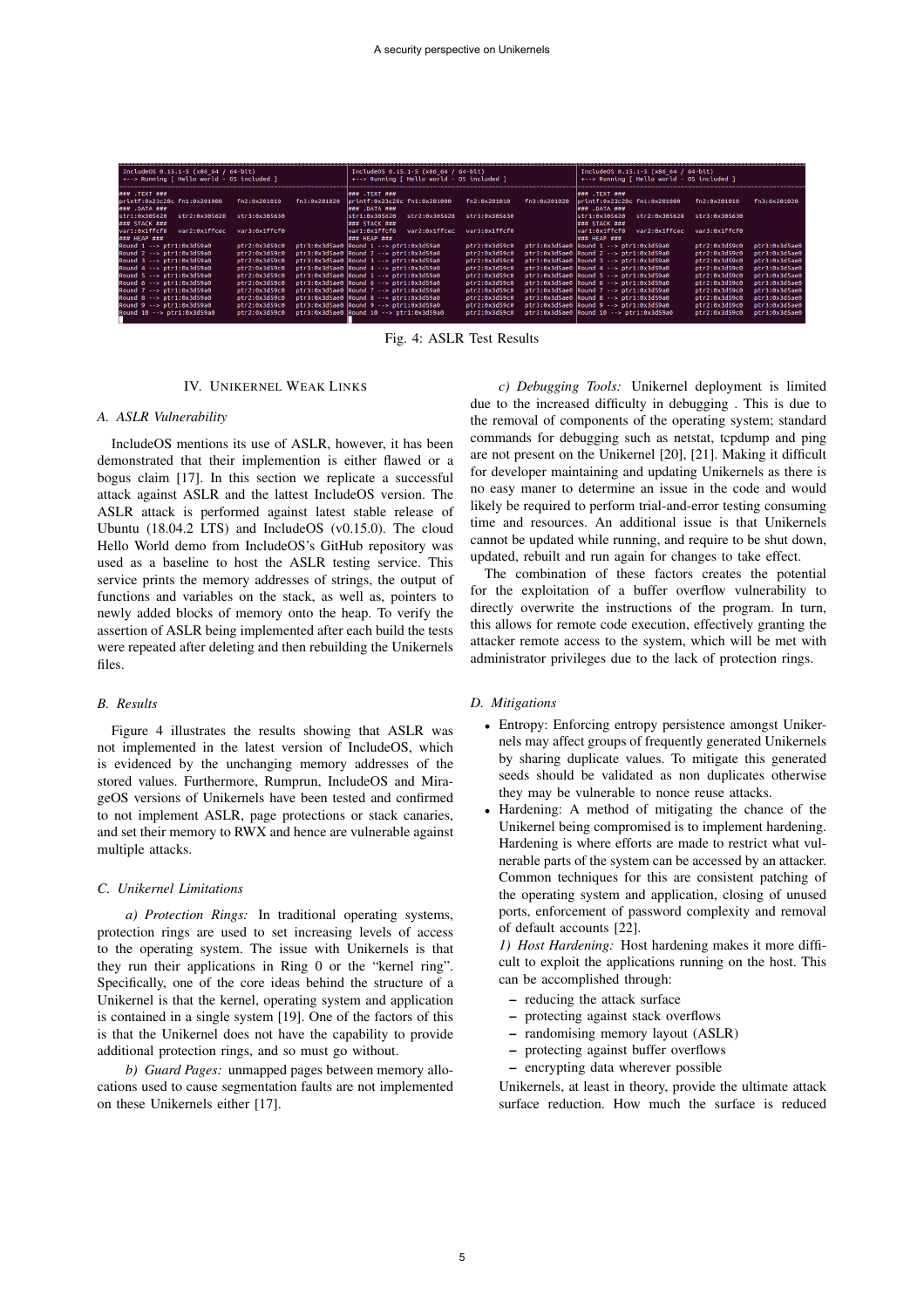varies by Unikernel. However, in general, clean slate Unikernels reduce the attack surface more then legacy Unikernels do. This is because compiling the application and the kernel it will run on into a single program allows the compiler to verify all methods data is passed around. Interfacing directly within a typesafe, high level programming language allows clean slate Unikernels a vastly reduced attack surface compared to passing data through pipes and C library functions. This reduces the risk of buffer overflows.

*2) Library Hardening:* For Unikernels, there are two very different forms of library hardening: - C standard library hardening, which affects legacy Unikernels and, to a lesser degree, clean slate Unikernels, - Native library hardening, which affects clean slate Unikernels. However, unlike traditional OS where C is the native language, a clean slate Unikernel the language the Unikernel was implemented in is the native.

Unikernels use many different C standard libraries. OSv uses musl, IncludeOS uses newlib, rumprun uses libc from NetBSD and UKL uses glibc [23] [17] [24]. NCC testing has revealed that some, like newlib, lack support for the FORTIFY SOURCE macro that can be used to automatically detect some buffer overflows in common C functions. The lack of FORTIFY SOURCE forces developers to manually verify bounds checks in all the programs. Other parts of the Standard C library, that are often exploitable and should be hardened include format specifiers.

Native library hardening depends on both how robust the Unikernel's native programming language standard library is, and how securely are the Unikernel specific wrappers over external interfaces implemented.

*3) Networking:* Network hardening usually involves disabling unnecessary services. Unikernels come with few, if any, making them relatively tricky to crack out of the box. However, the network services they come with can be quite vulnerable if left exposed. For example, in OSv the REST API used to control the Unikernel can replace the command line, read and write files and directories. Exposing it to attackers gives them command execution, Local and Remote File Inclusion.

*4) Security Modules and their comparison with Traditional Linux Host Hardening:* There are several potential security modules that could be installed and implemented by an administrator. All provided examples making use of a system for Mandatory Access Controls, where the OS will control the ability for individual users to grant or deny access to resource objects on a file system [25] These are: SELinux (Security-Enhanced Linux), which provides a system for Mandatory Access Controls and defines the access and transition rights of all users, applications, processes and files on the system. [26], AppArmor, which binds the access control attributes to the programs instead of the users, which will either report or outright prevent access from chosen profiles [27]

#### V. CONCLUSION

Cloud environments are constantly evolving to reduce deployment costs and decrease the complexity of virtualised solutions. Throughout this paper we presented an overview of the strength and weaknesses of Unikernels. We demonstrated that some Unikernels are vulnerable to known attacks such as buffers overflows and did not yet integrated best practices to alleviate common vulnerabilities.

#### **REFERENCES**

- [1] Microsoft Azure, "What is a virtual machine?" 2019. https://azure.microsoft.com/en-us/overview/ what-is-a-virtual-machine/<br>VMware, "Vmware
- [2] VMware, "Vmware vcloud suite 6.0 documentation," 2015. [Online]. Available: *{*https://pubs.vmware.com/ vcloudsuite-60/index.jsp?topic=*\*%*}*2Fcom.vmware.vcloudsuite.doc*\* %2FGUID-E2D5949F-33A1-49D3-B20F-4AACA9EA14C1.html<br>[3] MicE, "What is the difference between
- is the difference between hard-<br>software virtualization?" March 2010. ware and software virtualization?" March 2010.<br>[Online]. Available: https://superuser.com/questions/117774/ https://superuser.com/questions/117774/ what-is-the-difference-between-hardware-and-software-virtualization
- [4] P. Ferrie, "Attacks on virtual machine emulators." [Online]. Available: https://www.symantec.com/avcenter/reference/Virtual Machine Threats.pdf
- [5] A. Katria, "commit d0153ca35d344d9b640dc305031b0703ba3f30f0," September 2009. [Online]. Available: https://git. kernel.org/pub/scm/linux/kernel/git/torvalds/linux.git/commit/?id= d0153ca35d344d9b640dc305031b0703ba3f30f0
- [6] C. Horne, "Vmware paravirtualization," October 2007. [Online]. Available: https://www.vmware.com/content/dam/digitalmarketing/vmware/ en/pdf/techpaper/VMware\_paravirtualization.pdf<br>[7] R. Lingeswaran, "Para virtualization vs
- Lingeswaran, "Para virtualization vs full virtualization hardware assisted virtualization," December 2017. vs hardware assisted virtualization," December 2017.<br>
[Online]. Available: https://www.unixarena.com/2017/12/ https://www.unixarena.com/2017/12/ para-virtualization-full-virtualization-hardware-assisted-virtualization. html/<br>[8] V. S.
- V. S. Pethuru Raj, Jeeva S. Chelladhurai, "Container-<br>ization vs virtualization an introduction to docker," ization vs virtualization an introduction<br>September 2015. [Online]. Available: https: https://jaxenter.com/ containerization-vs-virtualization-docker-introduction-120562.html
- "Docker containers are filled with<br>Here's how the top 1,000 fared." vulnerabilities: Here's<br>[Online]. Available: https://www.techrepublic.com/article/
- docker-containers-are-filled-with-vulnerabilities-heres-how-the-top-1000-fared/<br>[10] M. Bright, "Unikernels in action," presented at M. Bright, "Unikernels in action," presented at the DevConf.cz, Brno, January 2018. [Online]. DevConf.cz, Available: https://mjbright.github.io/Talks/2018-Jan-28\_Devconf.cz\_ Unikernels/2018-Jan-28 Devconf.cz Unikernels.pdf
- [11] J. O. system written in JavaScript, "Jsos." [Online]. Available: https://github.com/JsOS-Team/JsOS
- [12] O. Lab, "Graphene library os." [Online]. Available: https://github.com/ oscarlab/graphene
- [13] C.-C. Tsai, K. S. Arora, N. Bandi, B. Jain, W. Jannen, J. John, H. A. Kalodner, V. Kulkarni, D. Oliveira, and D. E. Porter, "Cooperation and security isolation of library oses for multi-process applications," in *Proceedings of the Ninth European Conference on Computer Systems*. ACM, 2014, p. 9.
- [14] I. Eyberg, "Assessing unikernel security," May 2019. [Online]. Available: https://nanovms.com/dev/tutorials/assessing-unikernel-security
- [15] P. Buer, 2017. [Online]. Available: http://unikernel.org/blog/2017/ unikernels-are-secure
- [16] M. Corporation, April 2015. [Online]. Available: https://cve.mitre.org/ cgi-bin/cvename.cgi?name=CVE-2015-3456
- [17] S. Michaels and J. Dileo, "Assessing unikernel security," 2019. [Online]. Available: https://www.nccgroup.trust/globalassets/our-research/ us/whitepapers/2019/ncc\_group-assessing\_unikernel\_security.pdf
- [18] T. Leonard, "Mirageos security advisory 02," March 2019. [Online]. Available: https://mirage.io/blog/
- [19] R. Bias, "Unikernels will create more security problems than they solve," June 2016. [Online]. Available: https://thenewstack.io/ unikernels-will-create-security-problems-solve/